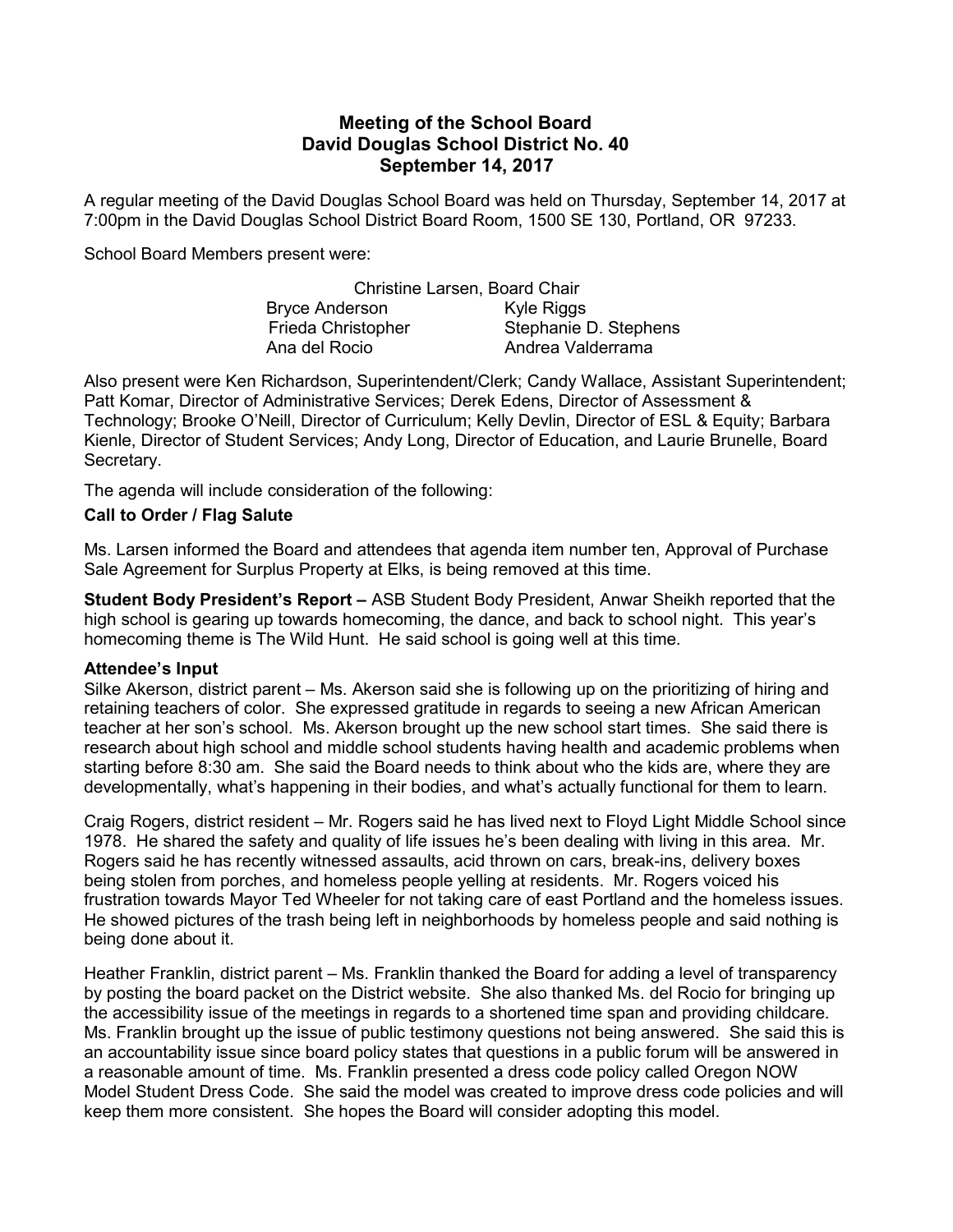Page 2 School Board Minutes September 14, 2017

John Bentley – Mr. Bentley commented on Mr. Anderson's request to have students participate in a Naturalization Ceremony during Constitution Week. He said this is an attack on immigration status and an unnecessary way of highlighting a student's citizenship. Mr. Bentley said he is pleased with Ms. Stephens and Ms. del Rocio's initiative in creating an equity plan for the District. He asked that the equity plan would end racial disparities, hire racially diverse staff, seek advice from the City of Portland's Office of Equity and Human Rights, and create a sense of urgency in our District.

Cam Coval, representing Pueblo Unido – Mr. Coval thanked the Board for their recent health equity initiatives and improving the transparency of providing the minutes on line. He expressed support for creating an Equity Sub Committee and said there's a lot of potential for it being impactful. Mr. Coval addressed the proposal of holding a Naturalization Ceremony in our District. He said he is sure it's a well-intentioned gesture but would suggest a school is not an appropriate place to have this Ceremony. He said not everyone is eligible for citizenship, and a Naturalization policy could cause fear and anxiety. Mr. Coval said the School Board should not feed into this fear in the community and they should reject this proposal.

Christina Crow, district employee – Ms. Crow said she was here to reiterate the call for censure of Mr. Anderson. She said Mr. Anderson's comments reflect a lot of cultural ignorance and a lack of understanding of what's going on in our society. Ms. Crow said this is the time in our society where we should have zero tolerance for racist and toxic ideologies. She is requesting equity training for the entire Board.

Superintendent's Report – Superintendent Mr. Richardson said the school year got off to an interesting start with the smoke and the heat. He thanked everyone involved for doing the best they could to make a great environment and the best days possible for our kids.

Mr. Richardson shared that the Legislature adopted Senate Bill 20, which implemented ESSA. He said we are required to follow ESSA, and it states that once a student earns a modified diploma, we are no longer able to provide services and count them within our ADM. This is an issue for students in the Community Transition Program that earn diplomas and we continue to serve them until age 21. He said we have to explore what this means, and how do we serve these students. Mr. Richardson gave a follow-up report on Floyd Light Middle School's wooded area and the violence, abuse and drug issues occurring there. He said the Principal tries to do a walk through every day, and we are in contact with Portland Police and asking for their assistance. We are also asking our Maintenance Department to help clean up the area. Mr. Richardson said House Bill 3267 will have an impact on our District. This bill states that for any student that does not meet a certain district's high school requirements if they are either a foster child, homeless, runaway, child of a migrant worker or military family, we can no longer require our District's graduation requirements. Only the state requirements will apply to these students. He said this change will take place January 2018, and we will be looking at bringing a different criteria to the Board in our graduation requirements and alternative diploma options.

Mr. Richardson reported that we changed times around transportation to solve a specific issue around bus shortage, driver shortage, and getting students to school and home on time. A committee will be formed at the end of this month to review and look at how we serve our District and the community. The intent is a long term study and looking at what is the best options. The Superintendent drew everyone's attention to the display of Calligraphy in the back of the Boardroom featuring DDHS award winners from the Oregon State fair. He read off all the winner's names and thanked them for sharing their artwork at the board meeting. Mr. Richardson said we had Auditors in the District Office this week and there were no indications of anything to worry about.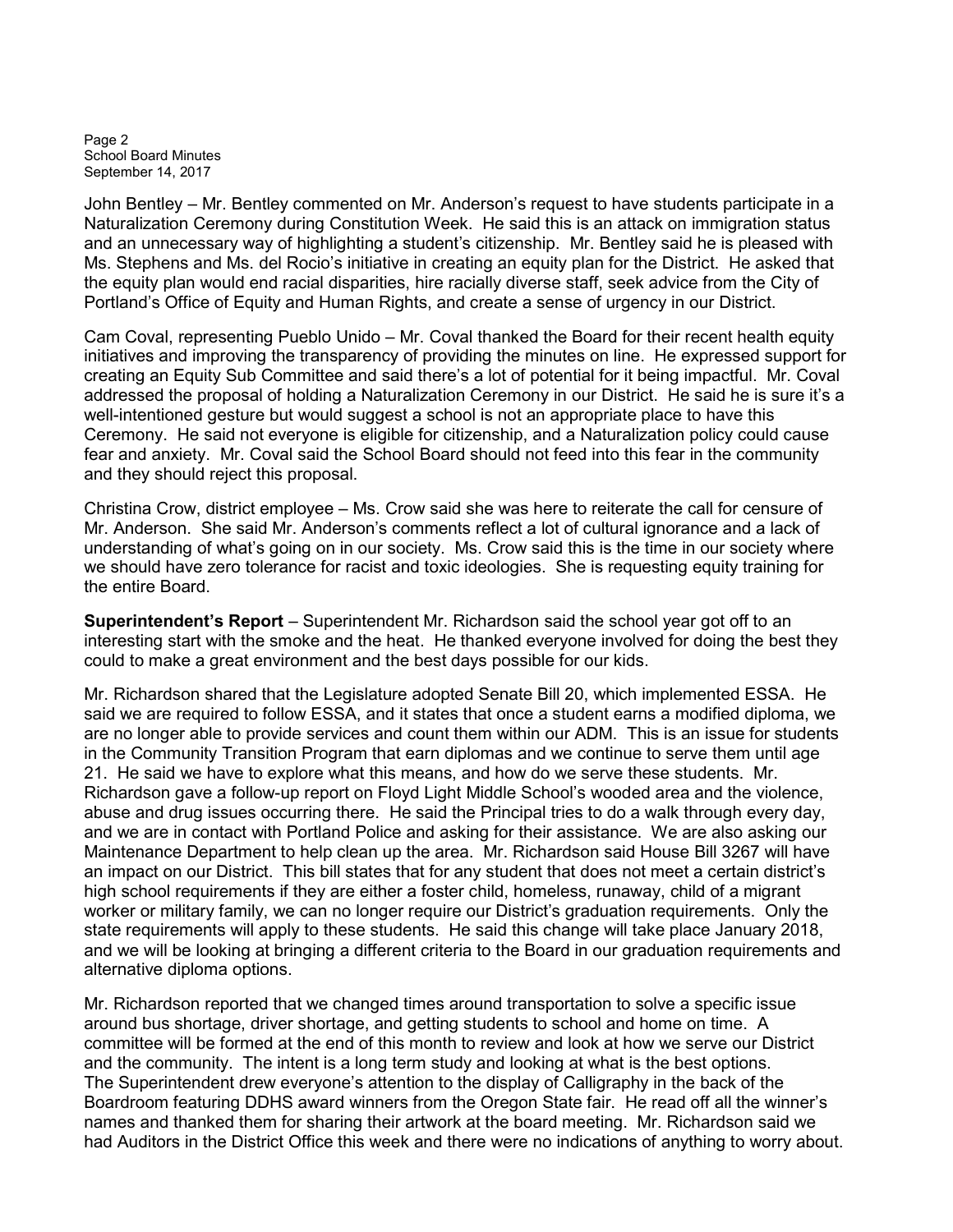Page 3 School Board Minutes September 14, 2017

Mr. Richardson said we have been invited to the Oregon Student Voice Initiative. This is a student lead organization that empowers students to be authentic partners with education. They are launching a statewide survey and will visit and talk with delegations of students at the high school. Mr. Richardson reported on Safe Dividends. He said we just received an email through our workman's compensation insurance that we will be receiving dividends back. We are excited about this because anytime we receive money back, it can go back into the classrooms, and it shows that our employees are being safe and taking precautions. Mr. Richardson shared an email on a new scholarship opportunity called Touchdown Backer to recognize and honor a member of the Scots Football Program. The applicants have to write an essay answering one question: What does it mean to be a Scot? The winner will earn up to a \$1,000 scholarship to a college of their choice. The funding for this scholarship can be from anyone who would like to make a pledge or donation.

Ms. Devlin reported on our ELL Program, which is a requirement per state law to share this report every year. Ms. Devlin said we annually turn in data to ODE and they compile all the data from 197 districts and post this on their website. We post this information on our District website along with last year's report. Ms. Devlin shared some of the highlights of the report. The Platt Graph shows we have one of the largest ELL programs with over 2000 students. She said we have a high needs index at 87.1 and a high outcomes index at 92.3. 74% of active ELL learners are at the elementary level. We have approximately 23 native languages represented in our ELL program. If we add in the other languages column, we now have 67-74 native languages spoken at home. Students stay in the ESL program for approximately 2.9 years, and our 4th, 5th, and 6th graders have the highest numbers of students who exit our program. Ms. Devlin thanked the staff that works with the ESL students. She said we still have work to do to continue to improve and grow.

Financial Report – Ms. Komar said the Auditors were here this week and there were no major things to discuss. The General Fund ending balance has remained at \$11.6 million. The Capital Projects Fund ended at \$1.9 million as most of the Lincoln Park expenditures occurred after July 1.

Consent Agenda – Ms. Christopher moved approval of the following consent agenda items, seconded by Mr. Anderson. The motion carried a vote of 7-0.

- Approval of August Board Meeting Minutes
- Personnel Recommendations
- Contract Approvals 2017-18

Board-Superintendent Working Agreement – Mr. Richardson said this was brought forward at our last Board Workshop. This working agreement helps communicate how the Board and Superintendent will work together. Mr. Riggs moved approval of the Board-Superintendent Working Agreement, seconded by Ms. Stephens. Mr. Riggs said it was a great opportunity to work together as a Board and setting guidelines. Ms. Christopher said it was nice to have Board members who wanted to work on educating themselves. The motion moved approval in a vote of 7-0.

Superintendent's Goals 2017-18 – Mr. Richardson said tonight is the opportunity to discuss his goals on managerial, political, and instruction. He asked the Board if they had any thoughts or feedback. Mr. Riggs moved approval of the Superintendent's Goals, seconded by Mr. Anderson. Ms. Stephens said she would like Goal 1, Strategy #4 to be framed different because we don't have an equity plan yet and the communication is a separate issue. She would like to develop the plan in conjunction with the community. Ms. Stephens motioned to postpone the Superintendent's Goals until the next meeting, seconded by Mr. Riggs. Ms. Valderrama said for clarity purposes she would like financial planning added to Goal 1, Strategy # 6. In Goal 2, she would like an additional subset around overall student achievement and healthy outcomes. Mr. Riggs would like to see the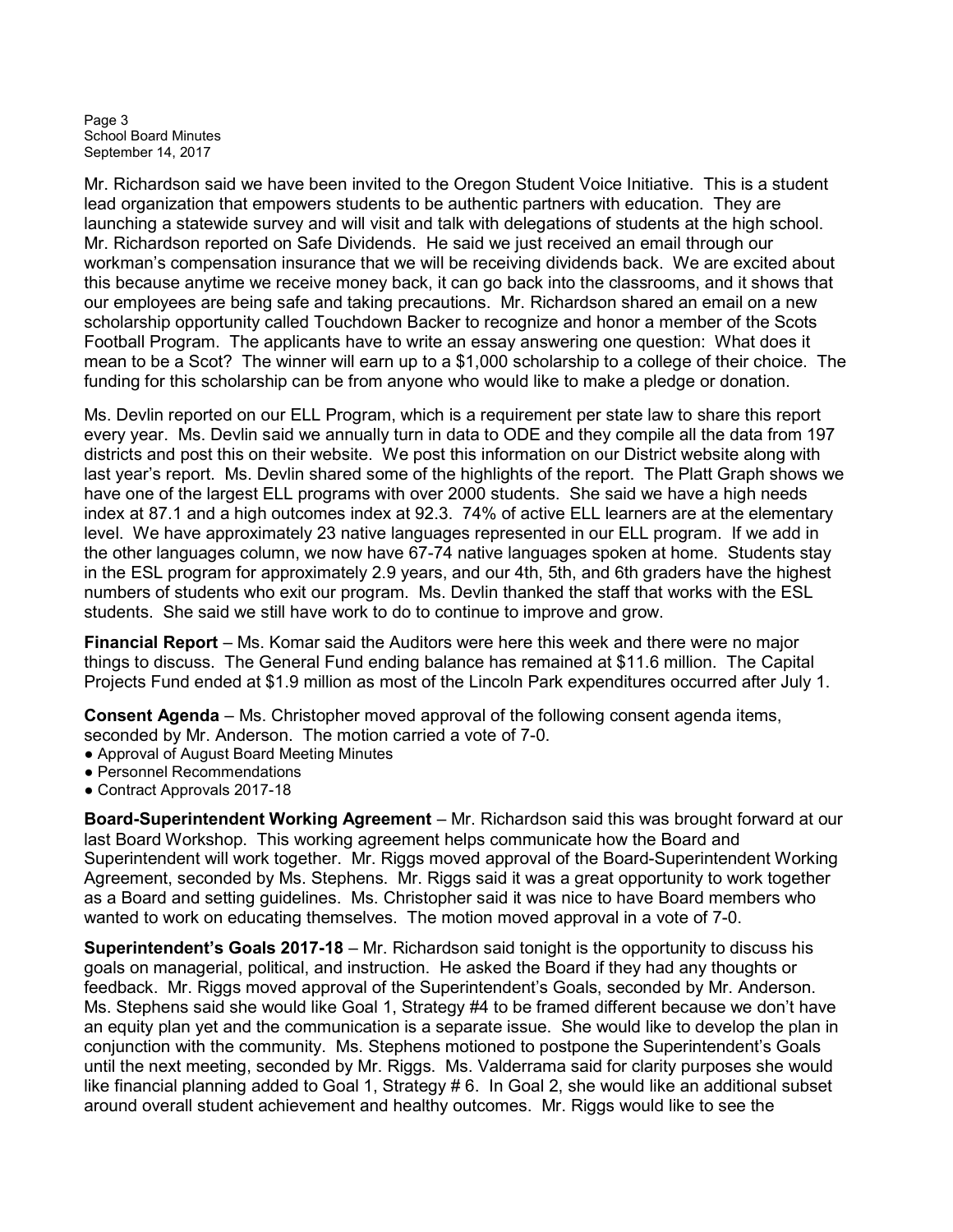Page 4 School Board Minutes September 14, 2017

Superintendent's Goals with the requested changes before the packet. The motion to postpone the Superintendent's Goals until the next meeting moved approval in a vote of 7-0.

Resolution declaring a portion of the Elks property as surplus – Ms. Christopher moved approval of the Resolution, seconded by Ms. del Rocio. The motion carried in a unanimous vote.

Enrollment Update – Assistant Superintendent Candy Wallace reported on the District Enrollment Report. She said on day one we had a negative 6.2% in enrollment and day two that was cut in half. Elementary schools are down by 213 students and the high school is down by 23. In middle school we are up by 19 students. Ms. Wallace said overall we are down by 2.1% in enrollment and we have a lot of really nice lower class sizes. She said we are working on hotspots right now, with Kindergarten being hard to predict. Currently, we are looking at busing West Powellhurst Kindergarten students to Ventura Park and some Cherry Park 4th grade students are being bused to Mill Park. Ms. Wallace said every year they look at class sizes and try to balance as much as possible and reasonable for our families. We will continue to monitor them as we hopefully grow in the next week or two.

Inter-District Transfer Recap – Ms. Wallace reported on the Inter-District Transfer Recap. She gave a reminder that by law the Board determines in the spring the amount of students we release and accept, and the process opens in mid April and closes on August 1st. The August 2nd report shows that all 32 who applied in were approved and we did not have to active our lottery system. Our lottery was activated for students who applied out and we released 57 students, giving priority to continuing students and their siblings. Ms. Wallace also indicated we accepted 118 students through our Open Enrollment in March. She shared the September 7th report, which shows an increase in the student numbers because of hardships. She said there is a provision in the law for hardship cases such as death of a parent, access to safe and affordable childcare, homelessness, medical conditions, and military deployment. In this report it shows 53 students accepted in and 94 students released out. Ms. Wallace said we continue to get these types of cases all year long and she makes personal contact with the parents and follows the law.

First Reading: Board Policy BFE – Ms. Larsen introduced Board Policy BFE: Administration in the Absence of Policy. Ms. Stephens moved approval to move this policy to a second reading, seconded by Mr. Riggs. The motion carried a unanimous vote. Ms. Stephens moved approval of Board Police BFE, seconded by Mr. Riggs. The motion carried a vote of 7-0.

### Other Business / Future Agenda Items

Ms. Larsen opened a discussion for the possibility of adding a second monthly board meeting for board workshops, presentations, etc. All Board members expressed their opinions, suggestions and concerns around adding an additional meeting. Ms. Larsen made a decision to have the special meeting on October 5th with the executive session from 6:00pm-7:00pm and the special meeting from 7:00pm-8:00pm. October 19th will be the business meeting. Ms. Larsen requested an update on the Student Health Center. Ms. Kienle will not be able to do this for the October 5th meeting but will present at a future special meeting.

Ms. Larsen reminded the Board that they decided not to attend the NSBA Spring Conference. Mr. Riggs informed the Board they can download the apps to see the presentations. Ms. Larsen gave a reminder to please turn in registration forms to the Board Secretary if they are planning on attending the OSBA Annual Conference, and RSVP if they are planning on attending the OSBA Fall Regional Dinner meeting. Ms. Larsen said the Board Committees are not ready at this time but will be voted on in the October 5th meeting.